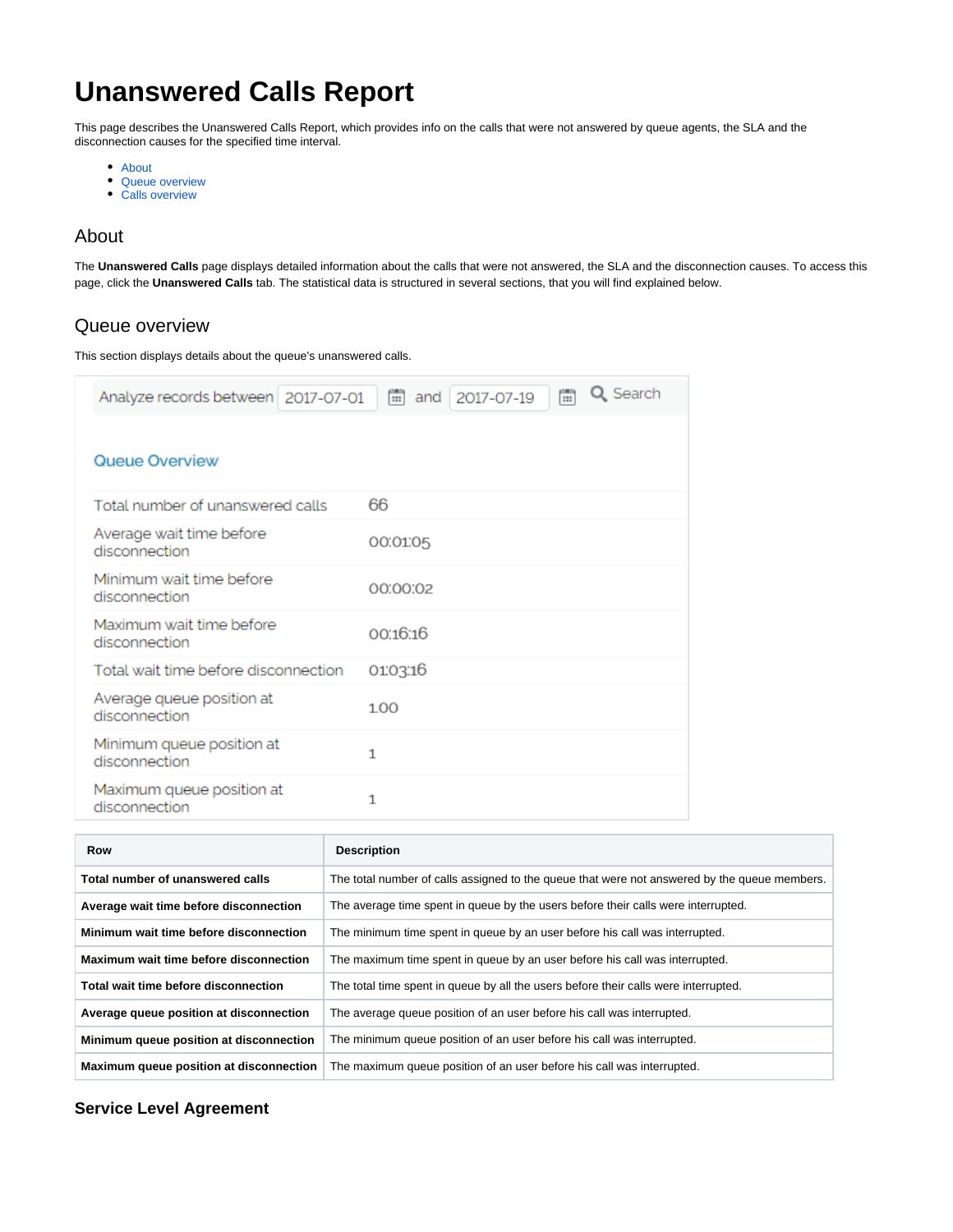This section allows you to keep track of the number of calls that were not answered within a certain SLA. The line chart helps you visualize the distribution of unanswered calls per SLA intervals.

- **Answered:** The SLA time interval. The available SLA intervals range from Between 0 and 10 seconds to After 480 seconds.
- **Calls:** The number of calls not answered within a certain SLA.
- **Percent:** The percentage of unanswered calls out of the total calls received within a certain SLA.

#### **Disconnection causes**

The pie chart and the table display the reasons for which the calls could not be answered.

| Column           | <b>Description</b>                                                                                                                                                                                                                                                                                                                                                                                                                                                                                                                                                                                                                                                                                                                                                                                                                                                                                                                                                                                                                                                                                                                                                                                                                                                                                                                                                                                                                                                                                                                                                                                                                                                                                                                                                                                                                                                                                                                                                                                                                                                                                                                                                                                                                                                                                                                                                                                                                                                                                                                                                                                                                                                                                                                                                                                                                                                                                                                                                                                                                                                                                                                                                                          |
|------------------|---------------------------------------------------------------------------------------------------------------------------------------------------------------------------------------------------------------------------------------------------------------------------------------------------------------------------------------------------------------------------------------------------------------------------------------------------------------------------------------------------------------------------------------------------------------------------------------------------------------------------------------------------------------------------------------------------------------------------------------------------------------------------------------------------------------------------------------------------------------------------------------------------------------------------------------------------------------------------------------------------------------------------------------------------------------------------------------------------------------------------------------------------------------------------------------------------------------------------------------------------------------------------------------------------------------------------------------------------------------------------------------------------------------------------------------------------------------------------------------------------------------------------------------------------------------------------------------------------------------------------------------------------------------------------------------------------------------------------------------------------------------------------------------------------------------------------------------------------------------------------------------------------------------------------------------------------------------------------------------------------------------------------------------------------------------------------------------------------------------------------------------------------------------------------------------------------------------------------------------------------------------------------------------------------------------------------------------------------------------------------------------------------------------------------------------------------------------------------------------------------------------------------------------------------------------------------------------------------------------------------------------------------------------------------------------------------------------------------------------------------------------------------------------------------------------------------------------------------------------------------------------------------------------------------------------------------------------------------------------------------------------------------------------------------------------------------------------------------------------------------------------------------------------------------------------------|
| <b>Call type</b> | The reasons that caused the calls to be disconnected.                                                                                                                                                                                                                                                                                                                                                                                                                                                                                                                                                                                                                                                                                                                                                                                                                                                                                                                                                                                                                                                                                                                                                                                                                                                                                                                                                                                                                                                                                                                                                                                                                                                                                                                                                                                                                                                                                                                                                                                                                                                                                                                                                                                                                                                                                                                                                                                                                                                                                                                                                                                                                                                                                                                                                                                                                                                                                                                                                                                                                                                                                                                                       |
|                  | Calls ended due to caller abandon - The total number of calls that entered the queue and that were ended by the callers before<br>٠<br>speaking to an agent. Click the link to enter the Call Listing for Event 'Caller abandon' page that displays an overview of all the calls<br>ended due to this cause. The link is available only if there is at least one call ended due to this cause.<br>Calls disconnected due to channel incompatibility – The total number of calls answered by an agent, but dropped because the<br>٠<br>communication channels were not compatible. Click the link to enter the Call Listing for Event 'Channel incompatibility' page that<br>displays an overview of all the calls ended due to this cause. The link is available only if there is at least one call ended due to this<br>cause.<br>• Calls transferred with key - The caller pressed the 0 key before speaking to an agent and the call was transferred to another<br>extension. Click the link to enter the Call Listing for Event Transferred' page that displays an overview of all the calls transferred to<br>another extensions. The link is available only if there is at least one call ended due to this cause.<br>• Calls timeout – The total number of calls that exited the queue because the caller was on hold for too long and the timeout limit was<br>reached. Click the link to enter the Call Listing for Event 'Queue timeout' page that displays an overview of all the calls ended due<br>to this cause. For more information, see this section. The link is available only if there is at least one call ended due to this cause.<br>• Calls disconnected before customers joined queue because all agents were logged out or paused - The total number of calls<br>terminated before joining the queue because there were no agents active agents in the queue at that moment. Click the link to enter<br>the Call Listing for Event 'No agents logged in' page that displays an overview of all the calls ended due to this cause. The link is<br>available only if there is at least one call ended due to this cause.<br>• Calls disconnected while customers were in queue because all agents logged out or paused - The total number of calls<br>terminated while the customers where already in the queue because all the queue agents either logged out or paused, leaving no one<br>to pick up the calls. Click the link to enter the Call Listing for Event 'Agents logged out' page that displays an overview of all the<br>calls ended due to this cause. The link is available only if there is at least one call ended due to this cause.<br>• Call disconnected due to event queue full - The total number of calls ended because the queue's maximum capacity was reached.<br>Click the link to enter the Call Listing for Event 'Queue full' page that displays an overview of all the calls ended due to this cause.<br>The link is available only if there is at least one call ended due to this cause.<br>For more information on what the Call Listing for <event> pages are structured, please read the Calls Overview section below.</event> |
| Calls            | The number of calls unanswered due to a specific cause.                                                                                                                                                                                                                                                                                                                                                                                                                                                                                                                                                                                                                                                                                                                                                                                                                                                                                                                                                                                                                                                                                                                                                                                                                                                                                                                                                                                                                                                                                                                                                                                                                                                                                                                                                                                                                                                                                                                                                                                                                                                                                                                                                                                                                                                                                                                                                                                                                                                                                                                                                                                                                                                                                                                                                                                                                                                                                                                                                                                                                                                                                                                                     |
|                  | If there is at leas one call, you may click the link to be redirected to the page that displays detailed information about all the calls<br>unanswered due to a particular cause.                                                                                                                                                                                                                                                                                                                                                                                                                                                                                                                                                                                                                                                                                                                                                                                                                                                                                                                                                                                                                                                                                                                                                                                                                                                                                                                                                                                                                                                                                                                                                                                                                                                                                                                                                                                                                                                                                                                                                                                                                                                                                                                                                                                                                                                                                                                                                                                                                                                                                                                                                                                                                                                                                                                                                                                                                                                                                                                                                                                                           |
| <b>Percent</b>   | The percentage of calls unanswered due to a specific cause out of the total unanswered calls.                                                                                                                                                                                                                                                                                                                                                                                                                                                                                                                                                                                                                                                                                                                                                                                                                                                                                                                                                                                                                                                                                                                                                                                                                                                                                                                                                                                                                                                                                                                                                                                                                                                                                                                                                                                                                                                                                                                                                                                                                                                                                                                                                                                                                                                                                                                                                                                                                                                                                                                                                                                                                                                                                                                                                                                                                                                                                                                                                                                                                                                                                               |

## **Statistics for a time interval**

When you want to visualize the statistics for a certain time interval, you can define its limits by using the available search controls:

Analyzing records between **<start\_date>** and **<end\_date>**

#### Where:

- **start\_date>:** Use the available text box or the calendar icon to specify the starting date of the time interval you want the statistics to be displayed for. The format must be yyyy-mm-dd. The default value is the first day of the current month.
- <end\_date>: Use the available text box or the calendar icon to specify the ending date of the time interval you want the statistics to be displayed for. The format must be yyyy-mm-dd. The default value is the current date.

After you have decided on the time interval you want the statistics to be displayed for, click the Search link. The graphics will be updated.

The dates are saved even if you navigate to other pages. All the other queue statistics pages display records for the same time interval.

If there were no calls between the selected dates, then the graphics will not be generated!

## <span id="page-1-0"></span>Calls overview

The content of this page is identical for all the disconnection causes, providing the same information about the unanswered calls for each one of the causes. Generically, the page is called **Call Listing for Event <disconnection\_cause>** and it displays up-to-date details about calls ended without being answered by any of the queue agents.